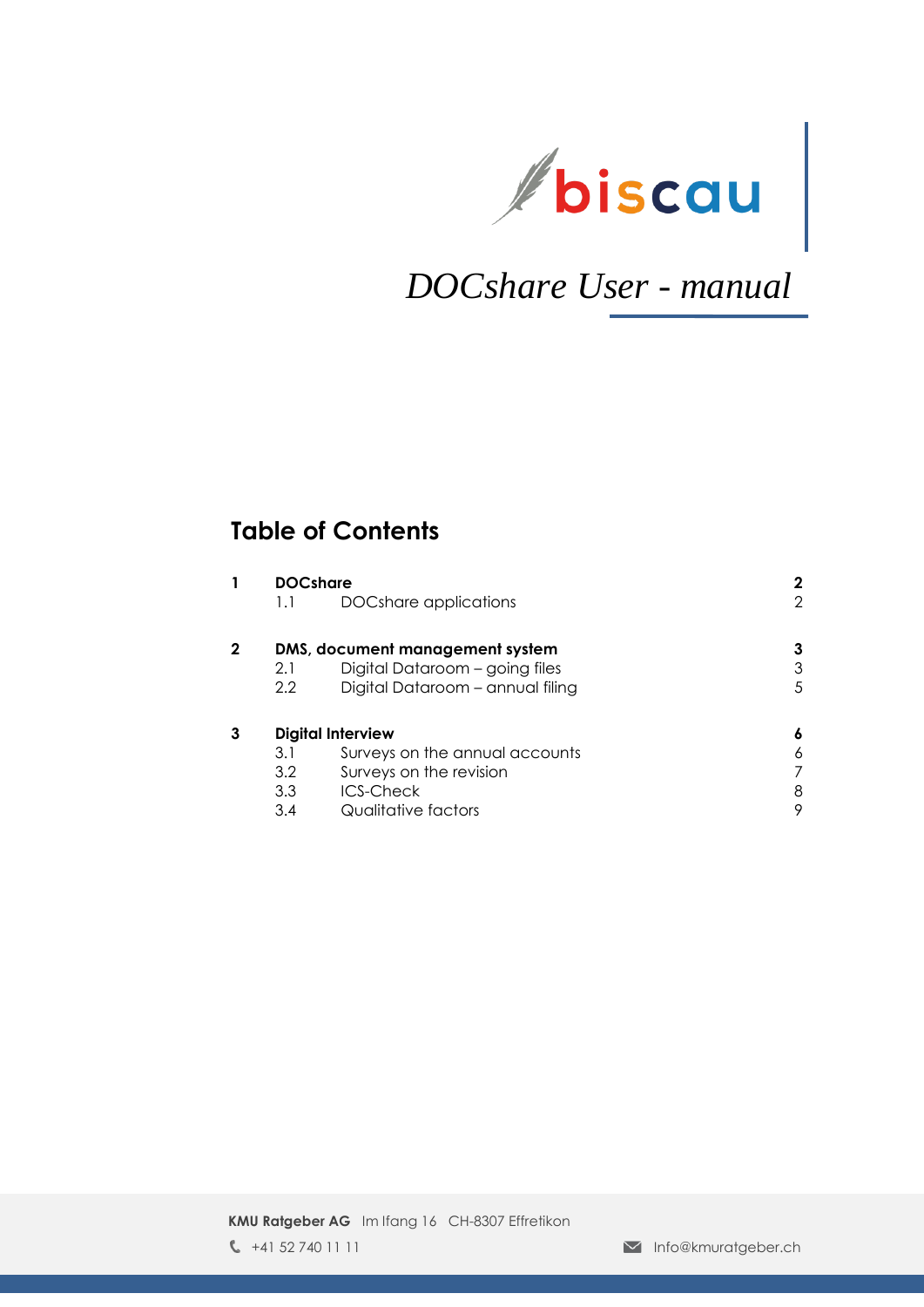### <span id="page-1-0"></span>**1 DOCshare**

#### <span id="page-1-1"></span>1.1 DOCshare applications



With the module DOCshare you save time, costs and show competence!

#### **DOCshare areas of application:**

- Surveys in the revision 終落
- ICS check in the revision (internal or external revision) 鱜
- Surveys of Qualitative Factors; Review / Rating 腾 (Company, management, services, market development)
- Secure exchange of documents (permanent files)
- Secure exchange of documents (annual files) 躨
- Digital Dataroom for M & A prospects 繎
- Digital Dataroom for board members 蹨
- Digital Dataroom for management躜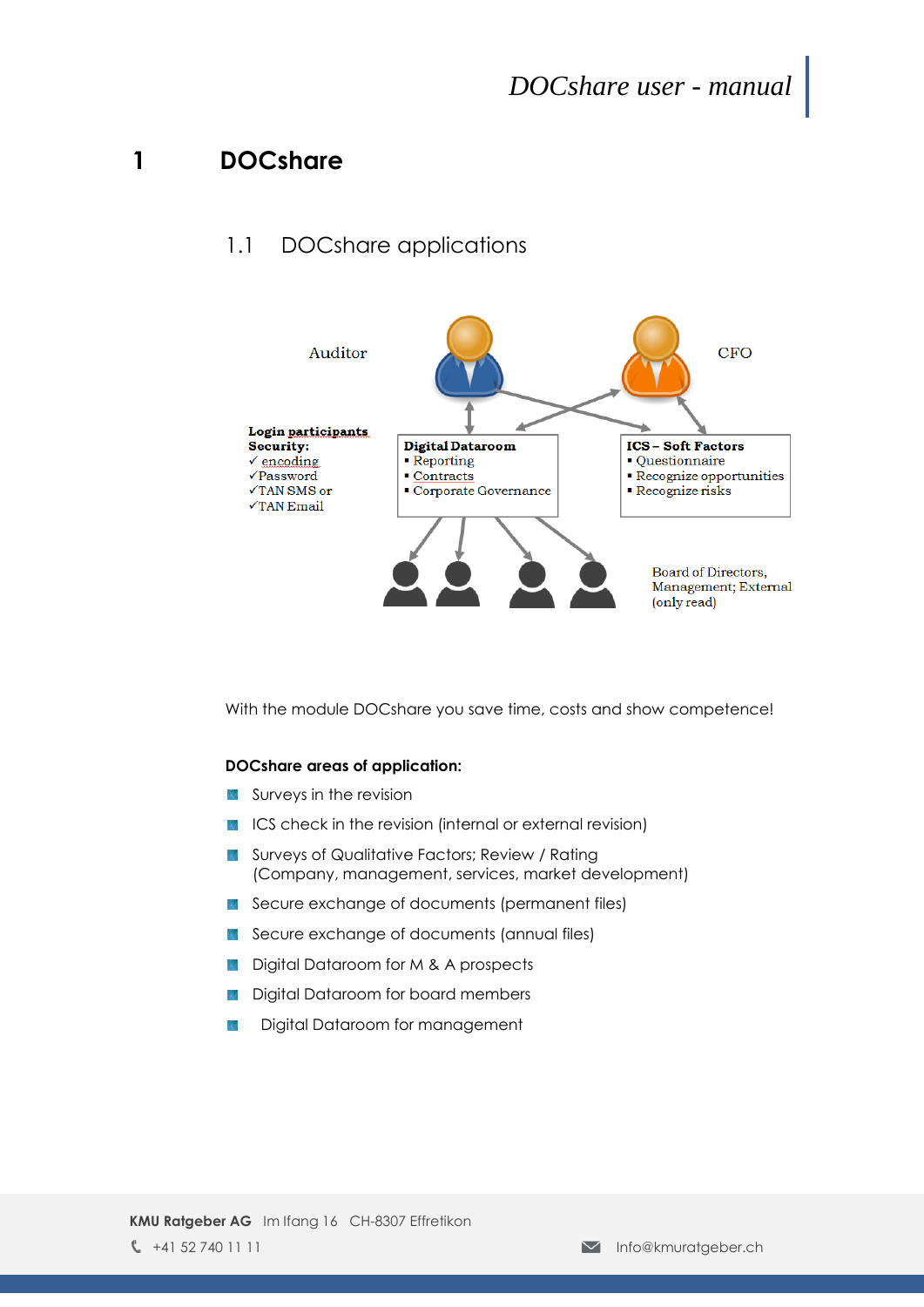### <span id="page-2-0"></span>**2 DMS, document management system**



### <span id="page-2-1"></span>2.1 Digital Dataroom – going files

In DOCshare documents can be uploaded in the cloud, which are visible to other internal and external users with the appropriate authorization (Digital Dataroom).

- DOCshare user (service provider / internal)
- DOCshare user (customer / external)
- DOCshare users only read rights (M & A prospects)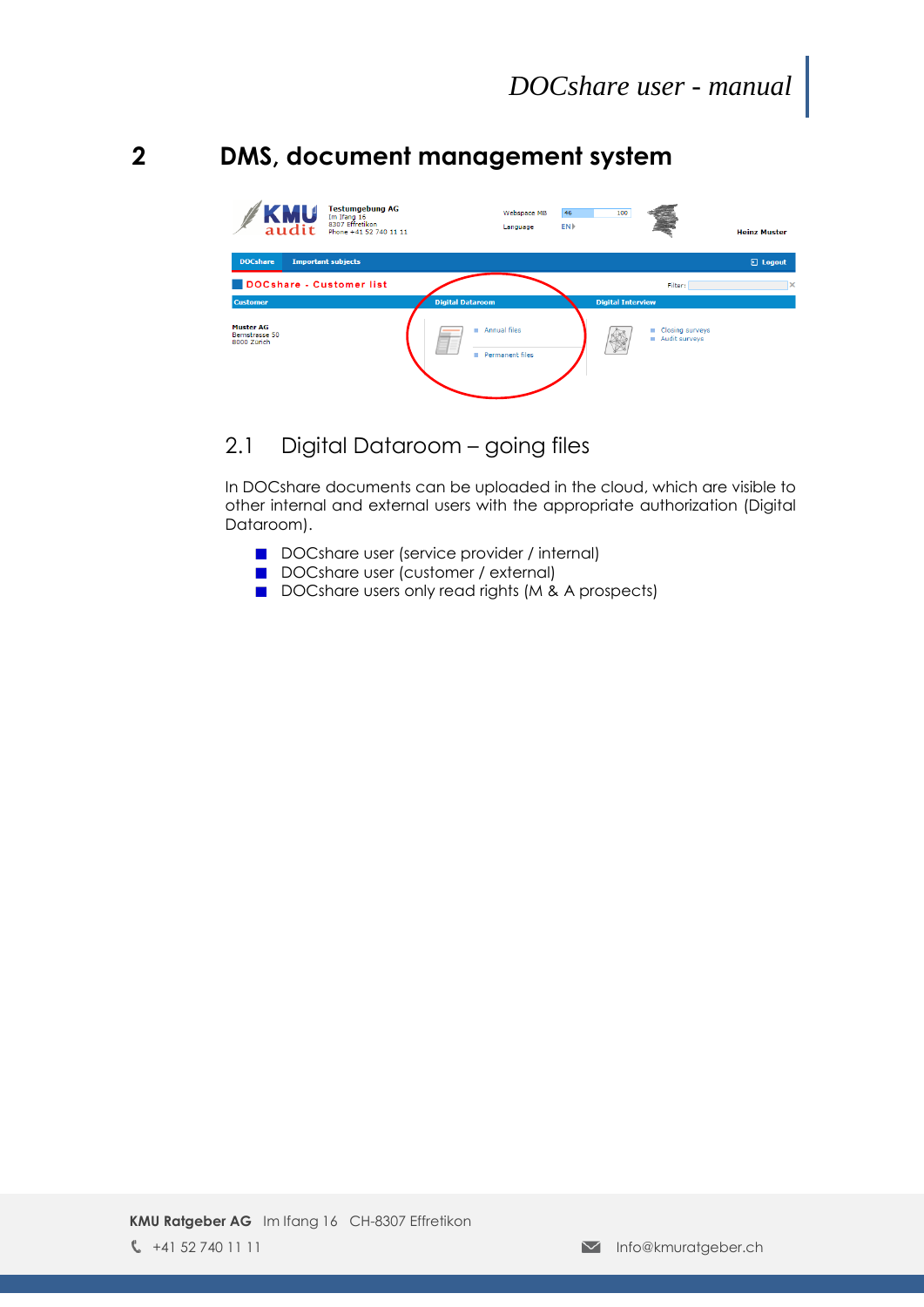#### 2.1.1 Management of documents

Documents from the service provider

- **D** DOCshare contacts with mutation rights - Documents only reading rights
- DOCshare contacts with reading rights



#### **Types of documents:**

- **Reporting**
- **n** contracts
- Corporate Governance

DOCshare logs the date, file name, and the user who uploaded the file.

Under the heading "All documents" the user can view all documents compactly.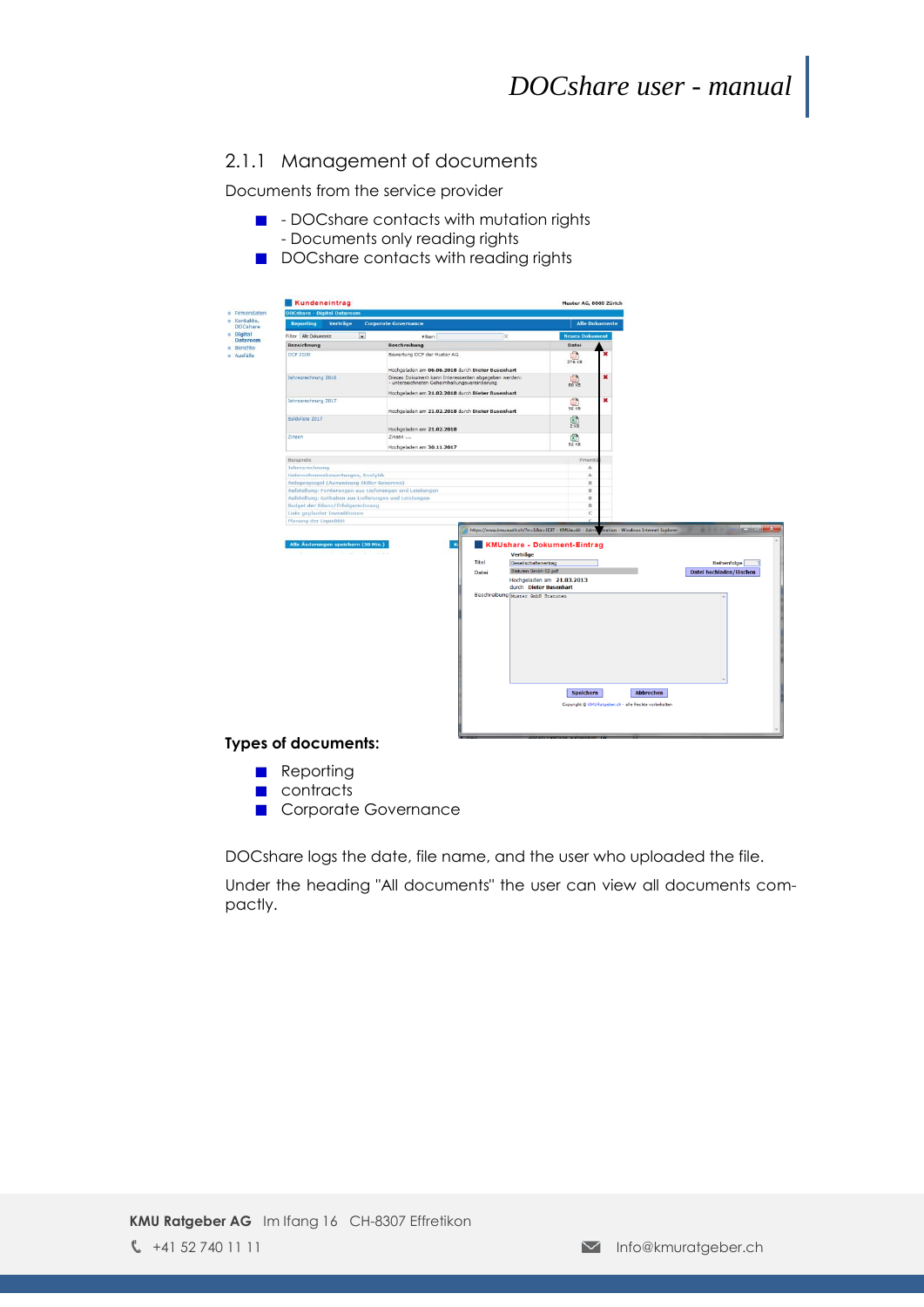#### <span id="page-4-0"></span>2.2 Digital Dataroom – annual filing

The DOCshare contact can upload the annual files. According to the annual financial statements, the data room is divided into assets, liabilities and income statements. Additional documents can also be uploaded.

| <b>DOCshare</b>          | <b>Wichtige Themen</b>                                                                                     | <b>a</b> Logout                             |
|--------------------------|------------------------------------------------------------------------------------------------------------|---------------------------------------------|
|                          | Digital Dataroom - Jahresakten                                                                             | Bilanzjahr<br>$2018$ $\blacktriangledown$   |
| <b>Digital Dataroom</b>  | Kunde Muster AG, 8000 Zürich                                                                               | Treuhänder Testumgebung AG, 8307 Effretikon |
| <b>Jahresakten</b>       | <b>Erfolgsrechnung</b><br><b>Weitere Dokumente</b><br><b>Passiven</b><br><b>Revision</b><br><b>Aktiven</b> | <b>Alle Dokumente</b>                       |
| Dauerakten               | Dokumente des Kunden<br>א⊏<br><b>THEST</b>                                                                 | <b>Neues Dokument</b>                       |
| <b>Digital Interview</b> | <b>Beschreibung</b><br><b>Bezeichnung</b>                                                                  | <b>Date:</b>                                |
|                          | Forderungen aus Lieferung/Leistungen                                                                       |                                             |
| <b>Abschluss</b>         | Checkliste Abschluss - Bilanzpositionen - Befragungen                                                      |                                             |
| <b>Revision</b>          | Debitorenliste.pdf                                                                                         |                                             |
|                          | Hochgeladen am: 18.09.2019 durch Heinz Muster                                                              |                                             |
|                          | Übersicht Debitoren.xlsx                                                                                   | $\vec{x}$                                   |
|                          | Hochgeladen am: 18.09.2019 durch Heinz Muster                                                              |                                             |
|                          | Vorräte, nicht fakt. Leistungen                                                                            |                                             |
|                          | Checkliste Abschluss - Bilanzpositionen - Befragungen                                                      |                                             |
|                          | Liste-Inventar-1.xlsx                                                                                      | k                                           |
|                          | Hochgeladen am: 18.09.2019 durch Heinz Muster                                                              |                                             |
|                          | Wählen Sie bitte das Konto aus wofür Sie ein Dokument hochladen möchten:                                   |                                             |
|                          | <b>Flüssige Mittel</b>                                                                                     |                                             |
|                          | Forderungen aus Lieferung/Leistungen                                                                       |                                             |
|                          | Übrige kurzfristige Forderungen                                                                            |                                             |
|                          | <b>Aktive Rechnungsabgrenzung</b>                                                                          |                                             |
|                          | Vorräte, nicht fakt. Leistungen                                                                            |                                             |
|                          | Finanzanlagen<br>Sachanlagen                                                                               |                                             |
|                          |                                                                                                            |                                             |

If the DOCshare user uploads documents (degree, revision or ICS) in the area of digital interview, these are listed in the relevant sections of the annual files.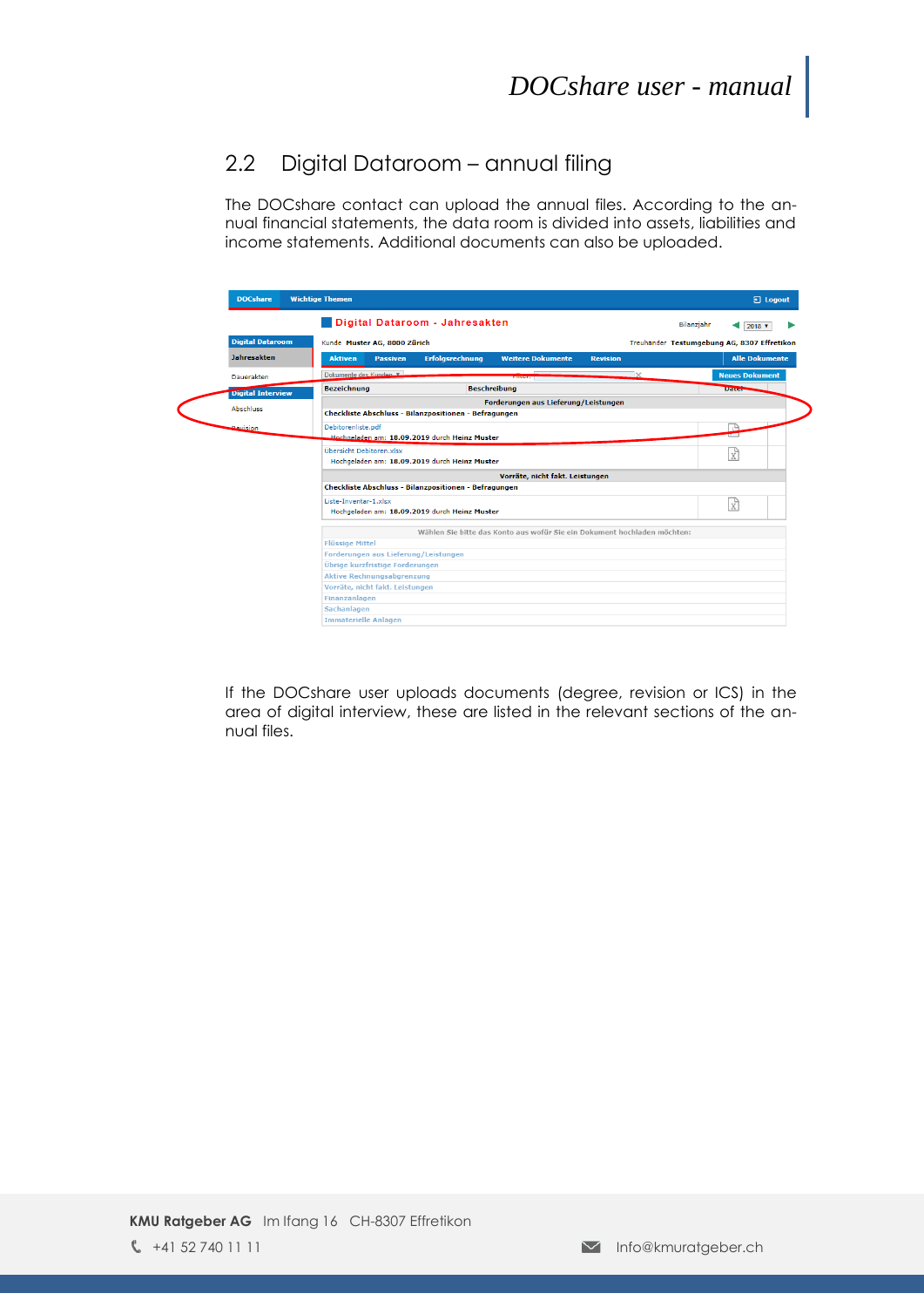## <span id="page-5-0"></span>**3 Digital Interview**



#### <span id="page-5-1"></span>3.1 Surveys on the annual accounts

The trustee creates the legally compliant financial statements. Important information must be obtained from the customer. The trustee can obtain this information from the customer via DOCshare, through surveys at the end in the following areas: balance sheet items, notes / profit appropriation and taxes / duties.

The customer clicks on the survey and records his answers. He can attach documents as required.

#### Befragungen zum Abschluss Muster AG, 8000 Zürich

| 1. Bilanzpositionen<br>⊝<br><b>Debitorealisks</b><br>Aktive/Passive Abgrenzungen sofern vorhanden:<br>Wareninvental (nandelswaren)<br>- 0<br>KMUaudit - Befragungen - Google Chrome<br>Liste der Transitorischen Aktiven<br>Randaudit.ch/DOCshare/checkliste_edit.asp<br>Sind Aufwertungen von Aktiven über die<br><b>Befragungen zum Abschluss</b><br>Anlagespiegel Anlagevermögen:<br>Jahr: 2019<br>Kreditorenliste per Abschlussdatum<br>Kategorie<br><b>Bilanzpositionen</b><br>Aktive Abgrenzungen sofern vorhanden:<br>Liste der Transitorischen Passiven<br>Frage<br>Noch nicht verrechneten Leistungen<br>Kontenauszüge per Ende des Geschäftsja<br>Vorauszahlungen an Lieferanten<br>Depot- und Zinsbelege sämtlicher Werts<br>Kommentar Vorjahr<br>Liste übriger Guthaben Nahestehender<br>Keine<br>2. Anhang und Gewinnverwendung<br>3. Steuern und Abgaben<br>Bei fehlerhafter Darstellung: Format bereinigen<br><b>Letzte Mutation</b><br>11.02.2020 Heinz Muster<br>Datei(en) für Upload auswählen<br>oder ziehen und ablegen.<br>Digital Dataroom<br>Max. Grösse pro Upload: 20 MB | oder kontaktieren Sie Ihn, falls Sie zusätzliche Informationen wünschen. | Bitte teilen Sie dem Treuhänder mit, wenn Sie alle Punkte beantwortet haben | <b>Status</b> | <b>Letzte Mutation</b> | Datei |
|---------------------------------------------------------------------------------------------------------------------------------------------------------------------------------------------------------------------------------------------------------------------------------------------------------------------------------------------------------------------------------------------------------------------------------------------------------------------------------------------------------------------------------------------------------------------------------------------------------------------------------------------------------------------------------------------------------------------------------------------------------------------------------------------------------------------------------------------------------------------------------------------------------------------------------------------------------------------------------------------------------------------------------------------------------------------------------------------------|--------------------------------------------------------------------------|-----------------------------------------------------------------------------|---------------|------------------------|-------|
|                                                                                                                                                                                                                                                                                                                                                                                                                                                                                                                                                                                                                                                                                                                                                                                                                                                                                                                                                                                                                                                                                                   |                                                                          |                                                                             |               |                        |       |
|                                                                                                                                                                                                                                                                                                                                                                                                                                                                                                                                                                                                                                                                                                                                                                                                                                                                                                                                                                                                                                                                                                   |                                                                          |                                                                             |               |                        |       |
|                                                                                                                                                                                                                                                                                                                                                                                                                                                                                                                                                                                                                                                                                                                                                                                                                                                                                                                                                                                                                                                                                                   |                                                                          |                                                                             |               |                        |       |
|                                                                                                                                                                                                                                                                                                                                                                                                                                                                                                                                                                                                                                                                                                                                                                                                                                                                                                                                                                                                                                                                                                   |                                                                          |                                                                             |               |                        |       |
|                                                                                                                                                                                                                                                                                                                                                                                                                                                                                                                                                                                                                                                                                                                                                                                                                                                                                                                                                                                                                                                                                                   |                                                                          |                                                                             |               |                        |       |
|                                                                                                                                                                                                                                                                                                                                                                                                                                                                                                                                                                                                                                                                                                                                                                                                                                                                                                                                                                                                                                                                                                   |                                                                          |                                                                             |               |                        |       |
|                                                                                                                                                                                                                                                                                                                                                                                                                                                                                                                                                                                                                                                                                                                                                                                                                                                                                                                                                                                                                                                                                                   |                                                                          |                                                                             |               |                        |       |
|                                                                                                                                                                                                                                                                                                                                                                                                                                                                                                                                                                                                                                                                                                                                                                                                                                                                                                                                                                                                                                                                                                   |                                                                          |                                                                             |               |                        |       |
|                                                                                                                                                                                                                                                                                                                                                                                                                                                                                                                                                                                                                                                                                                                                                                                                                                                                                                                                                                                                                                                                                                   |                                                                          |                                                                             |               |                        |       |

**KMU Ratgeber AG** Im Ifang 16 CH-8307 Effretikon  $\Box$  +41 52 740 11 11 Info@kmuratgeber.ch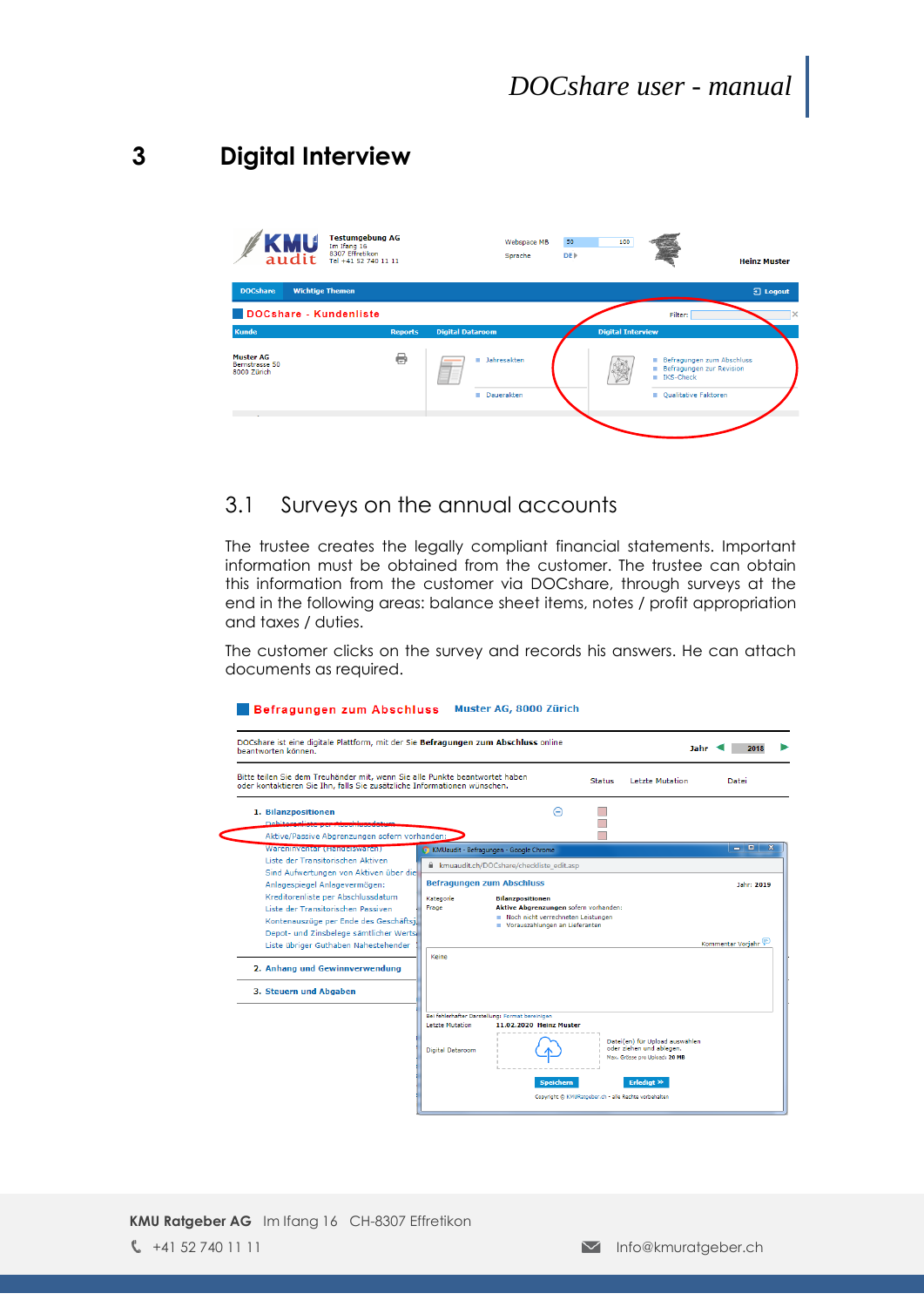#### <span id="page-6-0"></span>3.2 Surveys on the revision

In the revision there are test points in the category surveys. These are test points that the auditor discusses with the CFO. This process is shown digitally here. The auditor saves time, shows competence and receives audit-proof and logged answers.

The DOCshare contact (CFO) answers the surveys on the computer and can upload additional information / files if necessary. The auditor reviews the information and confirms the inspection point with the date. Acknowledged test points are fixed and the DOCshare user can no longer correct his assessment afterwards.

#### Befragungen zur Revision Muster AG, 8000 Zürich

| DOCshare ist eine digitale Plattform, mit der Sie Befragungen in der Revision online<br>beantworten können.                                          | Jahr<br>2017      |               |                 |       |  |
|------------------------------------------------------------------------------------------------------------------------------------------------------|-------------------|---------------|-----------------|-------|--|
| Bitte teilen Sie dem Revisor mit, wenn Sie alle Punkte beantwortet haben oder<br>kontaktieren Sie Ihn, falls Sie zusätzliche Informationen wünschen. |                   | <b>Status</b> | Letzte Mutation | Datei |  |
| 1. Allgemeine Prüfungen                                                                                                                              | $\left( -\right)$ |               |                 |       |  |
| Befragung ob allfällige Änderungen in der Darstellung der<br>Jahresrechnung oder der Bewertungsgrundsätze vorgenommen worden<br>sind.                |                   |               | 07.03.2019      |       |  |
| Wiederkehrender Prüfpunkt in der Darstellung:<br>- Eigenkapital                                                                                      |                   | А             | 27.02.2019      | ≣     |  |
| 2. Prüfung der Unternehmensfortführung                                                                                                               | Œ)                | ٠             |                 |       |  |
|                                                                                                                                                      |                   |               |                 |       |  |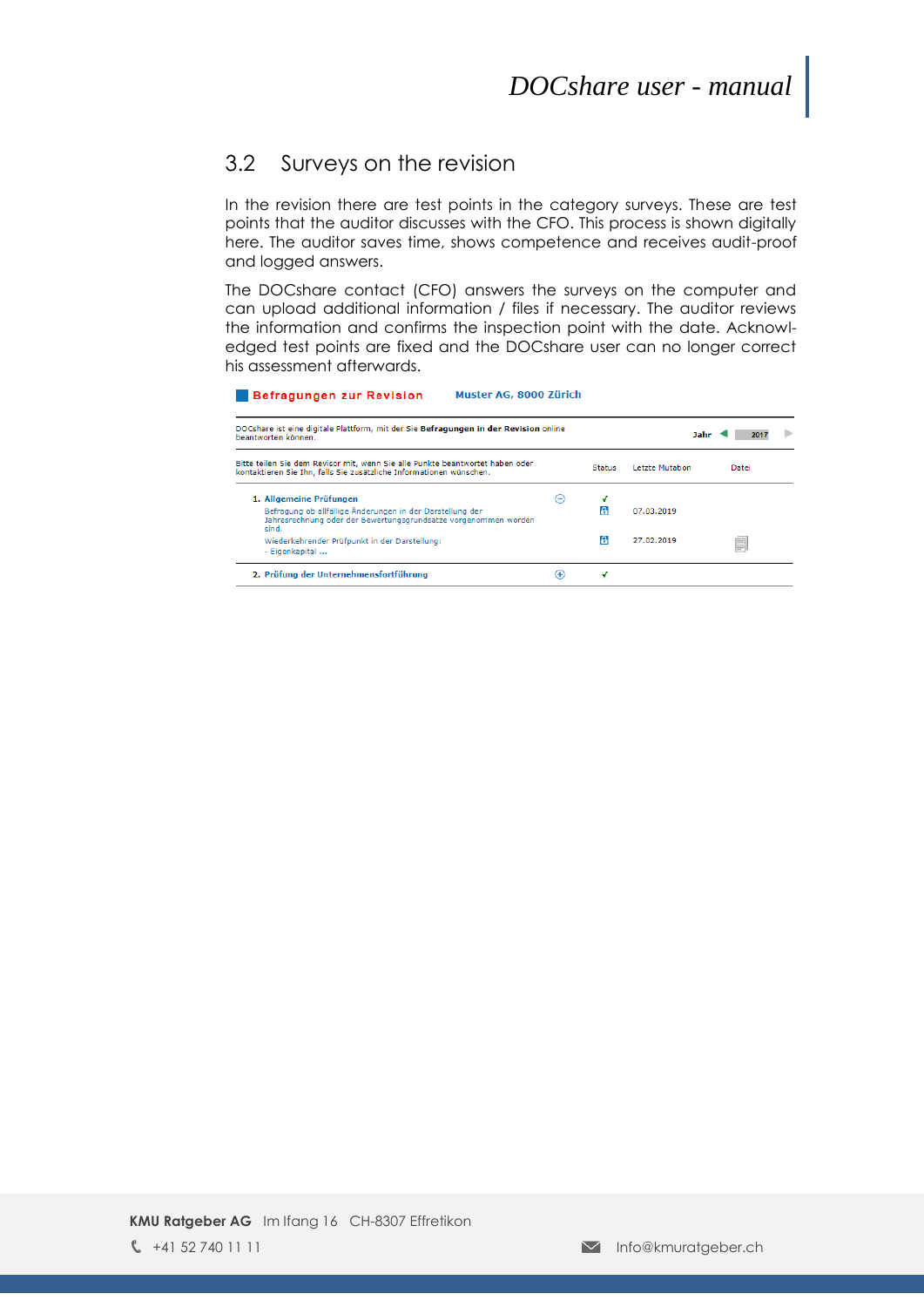#### <span id="page-7-0"></span>3.3 ICS-Check

The structure of the ICS depends on the size of the company, the complexity and the risk profile. The ICS and information on the risk assessment must be adjusted accordingly.

- Financial reporting Rating, analytics and financial indicators with industry comparison
- **ICS Check digital question catalog, consists of:** 
	- 11 exam areas
	- 122 detailed questions

|      | DOCshare ist eine digitale Plattform, mit der Sie Ihr IKS (Interres Fragebogen pendent<br>Kontrollsystem) online erstellen können.                   |        |             | Jahr       | 2018       |  |
|------|------------------------------------------------------------------------------------------------------------------------------------------------------|--------|-------------|------------|------------|--|
|      | Bitte teilen Sie dem Revisor mit, wenn Sie alle Punkte beantwortet haben oder<br>kontaktieren Sie Ihn, falls Sie zusätzliche Informationen wünschen. | Ja     | <b>Nein</b> | NM Pendenz |            |  |
|      | 1. Aufbauorganisation                                                                                                                                | ☎<br>⊝ |             | Von        | Bis        |  |
| 1.01 | Existiert et Organigramm in schriftlicher Form?<br>                                                                                                  |        |             |            |            |  |
| 1.02 | Sind die Verantwortlichkeiten eindeutig geregelt und schriftlich<br>festgehalten?                                                                    |        | ⊋           |            |            |  |
| 1.04 | Sind die einzelnen Kontrollen und ihr Ineinandergreifen in<br>einem Flow-Chart oder in anderer Form schriftlich dargestellt?                         |        |             | ⊽          |            |  |
| 1.05 | Werden die Übersichten über die Aufbauorganisation<br>mindestens Jährlich aktualisiert?                                                              | ⊋      |             |            |            |  |
| 1.06 | Gibt es Stellen- oder Funktionsbeschreibungen (Aufgaben,<br>Verantwortungsbereich, Stellvertretung)?                                                 |        | ⊽           |            |            |  |
| 1.07 | Sind die Regelungen des internen Kommunikationsflusses<br>(organisatorisch, Stellvertretung) beschrieben?                                            |        |             |            |            |  |
|      | Kommentar                                                                                                                                            |        |             | 27.02.2019 | 26.02.2019 |  |

Click on a category or on the + to display the related questions. Once opened, categories remain open until you close them again or until the revision year is changed.

Every question must be answered with yes, no or NA (not applicable). If all questions in a category have been answered, the corresponding ticks are displayed in the category title.

Any number of comments and / or pending issues can be recorded for each question. To do this, press the blue cross to the right of the question.

A document can be deposited for each remark / pending. If this is the case, a corresponding symbol is displayed. By clicking on the symbol, the deposited document can be viewed.